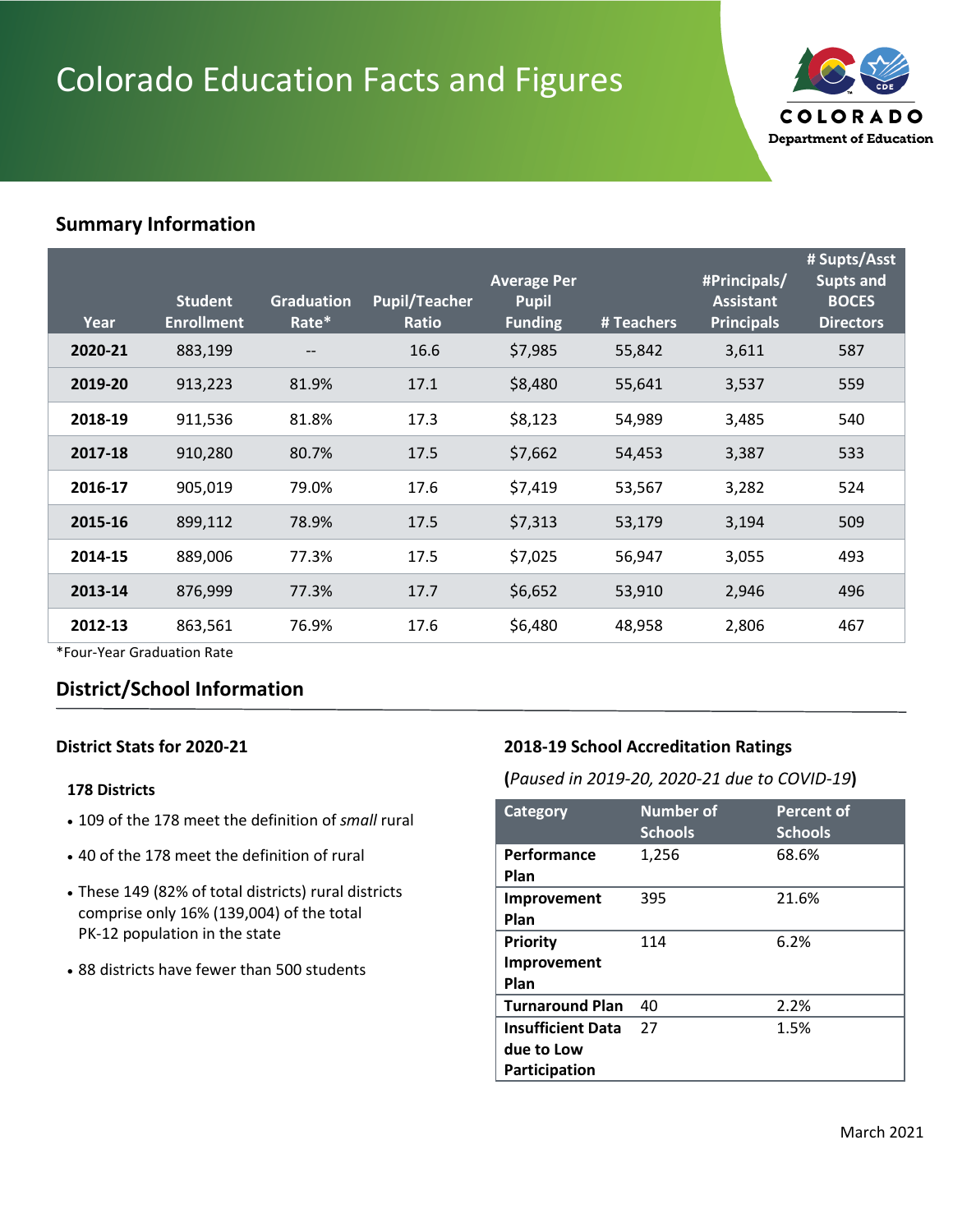

## **School Information**

#### **Colorado Schools**

1,914 schools:

- 1,109 elementary schools
- 286 middle schools
- 519 high schools

Until the 2020-21 school year, enrollment grew every year since 1988, when total enrollment was 560,081.

# **Student Information**

#### **Charter, Innovation and Online Schools**

- 260 charter schools serving approximately 126,947 students (PK-12)
- 45 districts authorize charter schools in Colorado (including Charter School Institute)
- 106 innovation schools serving approximately 49,621students (PK-12)
- 49 online schools serving 21,863 (PK-12)

| Year    | <b>Total</b><br>Enrollment<br>$* *$ | Elementary<br>School* | <b>Middle</b><br>School* | High<br>School* | Gifted &<br><b>Talented</b> | <b>Special</b><br><b>Education</b> | Online | <b>English</b><br>Language<br>Learners | Immigrant | <b>Migrant</b> | Title 1 |
|---------|-------------------------------------|-----------------------|--------------------------|-----------------|-----------------------------|------------------------------------|--------|----------------------------------------|-----------|----------------|---------|
| 2020-21 | 883,199                             | 398,611               | 206.037                  | 278.424         | 65.493                      | 104.612                            | 32,034 | 113,849                                | 9,937     | 2,825          | 223,702 |
| 2019-20 | 913,223                             | 426,253               | 209.994                  | 276.976         | 66.983                      | 106.238                            | 22,448 | 123,248                                | 11,800    | 2,823          | 230,286 |
| 2018-19 | 911,536                             | 430.299               | 207.430                  | 273,519         | 66.677                      | 102,081                            | 21.246 | 125,477                                | 11,947    | 2,731          | 226,059 |
| 2017-18 | 910,280                             | 434.801               | 205.074                  | 270.405         | 67.082                      | 98,984                             | 19.876 | 128,274                                | 11,657    | 2,616          | 227,089 |
| 2016-17 | 905,019                             | 436,681               | 202,838                  | 265,500         | 65,814                      | 95,362                             | 19,581 | 129,237                                | 8,881     | 3,168          | 219,255 |
| 2015-16 | 899,112                             | 437,660               | 200,543                  | 260,909         | 68,716                      | 92,687                             | 18,664 | 128,041                                | 9,474     | 2,816          | 214,482 |
| 2014-15 | 889,006                             | 436,571               | 197,766                  | 254,497         | 68,163                      | 89,602                             | 17,060 | 126,840                                | 8,410     | 2,391          | 209,413 |

#### **Student Information by School/Instructional Program**

\* Elementary (PK-5), Middle (6-8), High (9-12) \*\*Numbers include BOCES, detention centers and alternative schools.

#### **Student Enrollment and Four Year On-time Graduation Rate by Racial/Ethnicity**

| Year            | <b>Total</b>    |              | American Indian |              | <b>Black</b><br>Asian |                   |                 | <b>Hispanic</b> |                 | White        |                 | Hawaiian/<br><b>Pacific</b><br><b>Islander</b> |                 | Two or<br><b>More Races</b> |                 |                          |
|-----------------|-----------------|--------------|-----------------|--------------|-----------------------|-------------------|-----------------|-----------------|-----------------|--------------|-----------------|------------------------------------------------|-----------------|-----------------------------|-----------------|--------------------------|
|                 | Enroll-<br>ment | Grad<br>Rate | Enroll-<br>ment | Grad<br>Rate | Enroll-<br>ment       | Grad<br>Rate      | Enroll-<br>ment | Grad<br>Rate    | Enroll-<br>ment | Grad<br>Rate | Enroll-<br>ment | Grad<br>Rate                                   | Enroll-<br>ment | Grad<br>Rate                | Enroll-<br>ment | Grad<br>Rate             |
| 2020-<br>$21^*$ | 883,281         | --           | 5,849           | ---          | 28,425                | $\qquad \qquad -$ | 40.424          | $ -$            | 301,887         | $ -$         | 463,330         | $ -$                                           | 2,453           | $\overline{\phantom{a}}$    | 40,913          | $\overline{\phantom{a}}$ |
| 2019-20         | 913,223         | 81.9%        | 6,210           | 66.7%        | 29,209                | 91.2%             | 41,554          | 76.6%           | 309,972         | 75.4%        | 483,051         | 86.0%                                          | 2,433           | 72.8%                       | 40,794          | 82.3%                    |
| 2018-19         | 911,536         | 81.8%        | 6,503           | 64.9%        | 29,054                | 89.9%             | 41,135          | 74.4%           | 305,948         | 74%          | 486,634         | 85.9%                                          | 2,436           | 76%                         | 39,826          | 80.6%                    |
| 2017-18         | 910,280         | 80.7%        | 6,455           | 68.5%        | 28,948                | 90.3%             | 41,671          | 74.4%           | 306,434         | 73.4%        | 486,479         | 85.3%                                          | 2,290           | 73.9%                       | 38,003          | 82.8%                    |
| 2016-17         | 905,019         | 79%          | 6,511           | 64.1%        | 28,309                | 89.8%             | 41,478          | 71.9%           | 303,573         | 71.1%        | 486,537         | 85.8%                                          | 2,223           | 76.5%                       | 36,388          | 80.2%                    |
| 2015-16         | 899,112         | 78.9%        | 6,424           | 62%          | 27,733                | 86%               | 41,560          | 71.8%           | 300,107         | 69.9%        | 486,818         | 84.4%                                          | 2,077           | 74.4%                       | 34,393          | 79.1%                    |
| 2014-15         | 889,006         | 77.3%        | 6,537           | 64%          | 27,297                | 88.1%             | 41,660          | 69.8%           | 294,435         | 67.6%        | 484,305         | 82.6%                                          | 2,065           | 74.5%                       | 32,707          | 79.7%                    |

\* Preliminary enrollment data